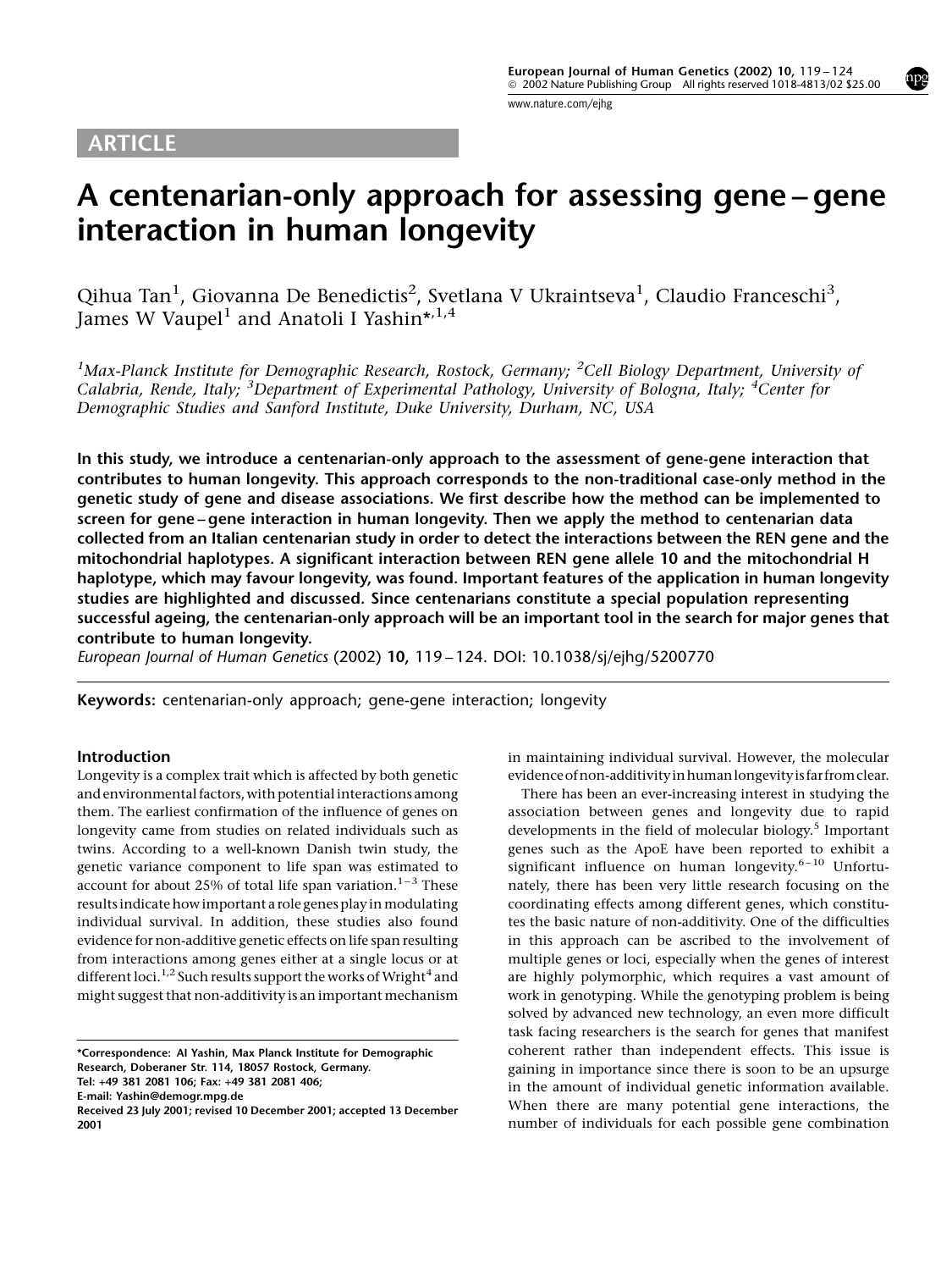[will be very small. Hence the power for statistical testing will](#page-4-0) [be low. In order to deal with this situation, powerful](#page-4-0) [statistical methods are called for. In this paper we introduce](#page-4-0) a new approach to detecting gene-gene interactions in [human longevity, the case-only design. This approach was](#page-4-0) [originally derived for analysing gene-environment and gene](#page-4-0)[gene interactions in the etiology of complex diseases.](#page-4-0) $11 - 13$ [Since we treat centenarians as cases, we refer to our method as](#page-4-0) [the centenarian-only approach. After introducing the](#page-4-0) [method we show, on the basis of examples, how this simple](#page-4-0) approach can be implemented to screen for gene-gene [interactions in human longevity. We also discuss the basic](#page-4-0) [assumptions of the model in the context of longevity studies.](#page-4-0) [We highlight the advantages of our approach over other](#page-4-0) [models and discuss problems that arise in the application.](#page-4-0)

#### Methods

<span id="page-1-0"></span>120

In Table 1, we display the conventional case-control approach, which is aimed at assessing the influence on longevity of two gene alleles observed from two chromosomes, with an additional interest in detecting the effect of interaction between them. In [Table 1](#page-0-0), we use the subscripts co for controls and ce for centenarians. The subscripts a and b stand for the absolute numbers of observations in the centenarian and the control groups,  $p_{00}$  is the frequency of subjects carrying none of the alleles,  $p_{10}$  is the frequency of subjects carrying allele M but not N,  $p_{01}$  is the frequency of subjects carrying allele N but not M, and  $p_{11}$  is the frequency of subjects carrying both alleles. In accordance with the above notation,  $OR_{10}$  is the odds ratio for the effect of allele M alone,  $OR_{01}$  is the odds ratio for the effect of allele N alone,  $OR<sub>11</sub>$  is the odds ratio for the joint effect of the two gene alleles. The cross-product for the centenarian group [\(Table 2](#page-2-0)) can be calculated as

$$
OR_{ce} = \frac{a_{11}a_{00}}{a_{10}a_{01}} = \frac{p_{11,ce}p_{00,ce}}{p_{10,ce}p_{01,ce}}
$$
(1)

where  $p_{11,ce} + p_{10,ce} + p_{01,ce} + p_{00,ce} = 1$ . Using the relationships between the frequencies and odds ratios in [Table 1](#page-0-0) and substituting them into (1) yields

$$
OR_{ce} = \frac{OR_{11}}{OR_{10}OR_{01}}OR_{co}.
$$
 (2)

In equation (2),  $OR_{co}$  is the control-only odds ratio, which can become one under two assumptions. First, the two genes are independent; second, the event (being a centenarian) related to the interaction is rare. Here independence means the two genes are not in linkage disequilibrium. Before discussing the relevant issues concerning the assumptions, we first demonstrate how the control-only odds ratio becomes one when the two assumptions are satisfied. Similarly to equation (1), the control-only odds ratio can be written as

$$
OR_{co} = \frac{b_{11}b_{00}}{b_{10}b_{01}} = \frac{p_{11,co}P_{00,co}}{p_{10,co}p_{01,co}}.
$$
 (3)

Again, we have in equation (3)  $p_{11,co} + p_{10,co} + p_{01,co} + p_{00,co} = 1$ . If the frequencies corresponding to the four combinations in [Table 1](#page-0-0) are  $p(M = 1 | N = 1), p(M = 1 | N = 0),$  $p(M = 0 | N = 1)$  and  $p(M = 0 | N = 0)$ , the independence of the two gene alleles means that

$$
\frac{p(M=1 | N=1)}{p(M=0 | N=1)} = \frac{p(M=1 | N=0)}{p(M=0 | N=0)}.
$$
\n(4)

In equation (4),  $p(M = 1 | N = 1) = p_{11,co}p(co | N = 1) +$  $p_{11,ce}p(ce | N = 1)$ . Since longevity is rare, we have  $p(ce | N = 1) \approx 0$  and  $p(co | N = 1) \approx 1$ . This leads to  $p(M = 1 | N = 1) \approx p_{11,co}$ . In the same manner, we have  $p(M = 1 | N = 0) \approx p10$ , co,  $p(M = 0 | N = 1) \approx p_{01,eq}$ ,  $p(M = 1)$  $0 | N = 0$   $\approx$   $p_{00,co}$ . Substituting them into equation (4) and rearranging, we get

$$
\frac{p_{11,co}p_{00,co}}{p_{10,co}p_{01,co}} \approx 1.
$$

Now we can rewrite equation 1 as

$$
OR_{ce} = \frac{OR_{11}}{OR_{10}OR_{01}} \tag{5}
$$

Equation (5) means that the centenarian-only odds ratio measures the departure from multiplicative joint effect of the two genes. In other words, it reflects the effect of gene-gene interaction. The null hypothesis for this approach is  $H_0$ :OR<sub>ce</sub>=1. Any statistically significant deviation of OR<sub>ce</sub> from one indicates that there is a gene-gene interaction that contributes to and modifies the probability of achieving longevity. By comparing variances of the MLE of the

Table 1 A 2  $\times$  4 table for assessing gene-gene interaction based on case-control design (a, b: numbers of subjects; p: genotype frequency; OR: odds ratio)

| Gene allele <sup>a</sup><br>M | Gene allele | Centenarians                                                                        | Controls                                                                            | ΟR                                                                                         |
|-------------------------------|-------------|-------------------------------------------------------------------------------------|-------------------------------------------------------------------------------------|--------------------------------------------------------------------------------------------|
| 0<br>0                        |             | $a_{00}$ ( $p_{00, ce}$ )<br>$a_{01}$ ( $p_{01, ce}$ )<br>$a_{10}$ ( $p_{10,c_e}$ ) | $b_{00}$ ( $p_{00, co}$ )<br>$b_{01}$ ( $p_{01, co}$ )<br>$b_{10}$ ( $p_{10,c_0}$ ) | $OR00=1$<br>$OR_{01} = a_{01}b_{00}/a_{00}b_{01}$<br>$OR_{10} = a_{10}b_{00}/a_{00}b_{10}$ |
|                               |             | $a_{11}$ ( $p_{11, ce}$ )                                                           | $b_{11}$ ( $p_{11.c}$ )                                                             | $OR_{11}=a_{11}b_{00}/a_{00}b_{11}$                                                        |

<sup>a</sup>1, present; O, absent.

European Journal of Human Genetics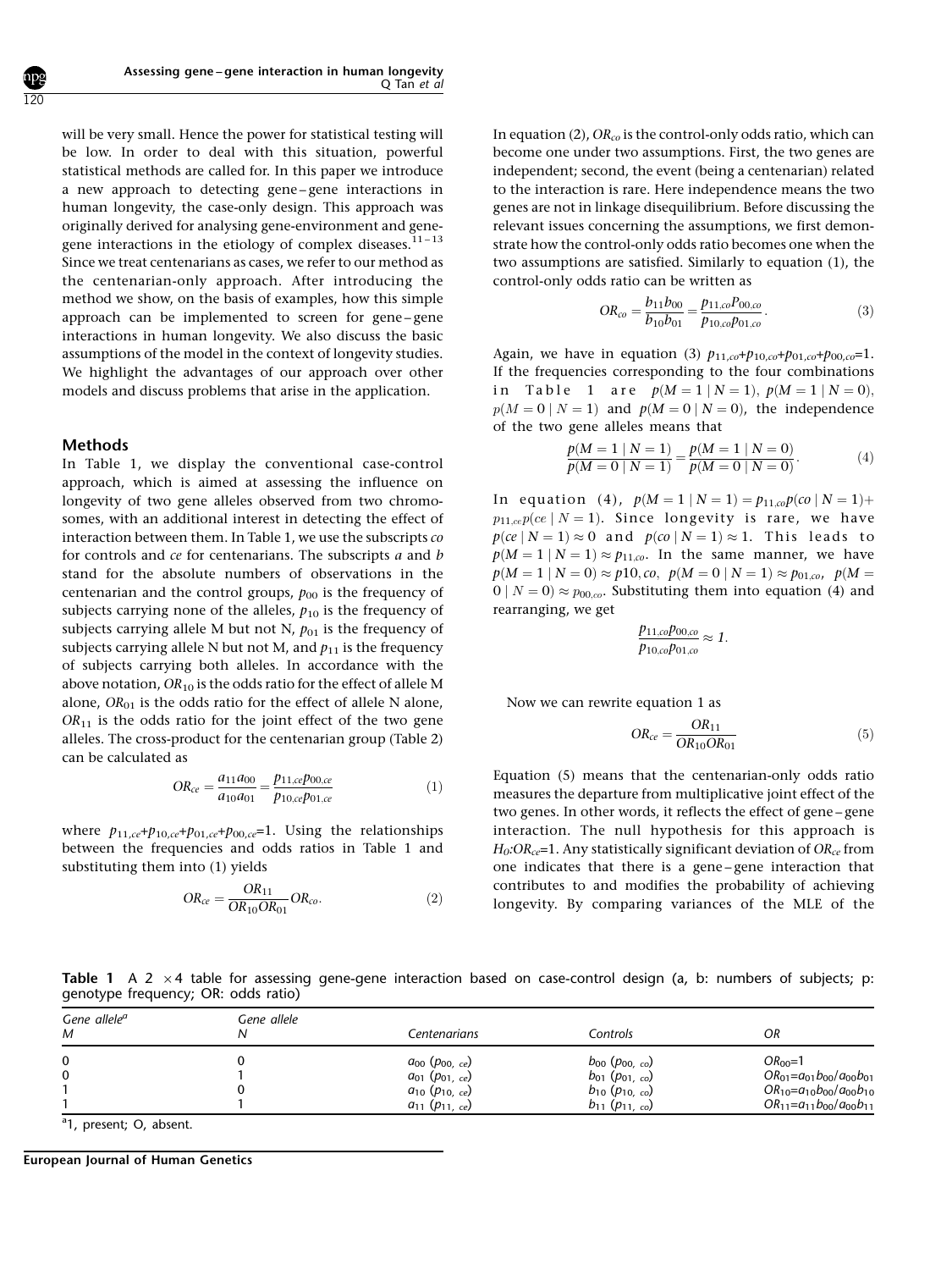<span id="page-2-0"></span>**Table 2** A  $2 \times 2$  table for assessing gene-gene interaction based on centenarian-only design (a: number of subjects; p: genotype frequency; n: sum of subjects)

| Gene allele N   | Gene allele <sup>a</sup> M                           |                                                               |          |
|-----------------|------------------------------------------------------|---------------------------------------------------------------|----------|
| $\Omega$<br>Sum | $a_{00} (p_{00, ce})$<br>$a_{10} (p_{10, ce})$<br>n, | $a_{00}$ ( $p_{00, ce}$ )<br>$a_{11} (p_{11, ce})$<br>$n_{2}$ | n,<br>n, |

<sup>a</sup>1, present; O, absent.

logarithm of [equation \(1\)](#page-1-0) and [equation \(5\)](#page-1-0), Piegorsch et al.<sup>[11](#page-4-0)</sup> concluded that the case-only approach increases precision in estimating interactions since the variance corresponding to [equation \(1\)](#page-1-0) involves an extra component for  $OR_{co}$ , the control-only odds ratio.

A statistical test for the null hypothesis can be conducted by employing the log likelihood ratio (LLR) test. One calculates twice the difference between the log likelihoods estimated at  $OR_{ce}=1$  and at  $OR_{ce}$ . When the sample size is large, the LLR is approximately distributed as  $\chi^2$  on 1 degree of freedom. Alternatively, we can apply the standard  $\chi^2$ statistic to test the null hypothesis, ie  $\chi^2 = \frac{n(a_{11}a_{00} - a_{10}a_{01})^2}{n_1.n_2.n_1 n_2}$  on one degree of freedom. Here,  $n_1$ ,  $n_2$ ,  $n_1$ ,  $n_2$  are marginal sums of the observations by genotype, and  $n$  is the total sum of the observations (centenarians). The  $\chi^2$  statistic with continuity correction can also be applied, but this is not recommended.<sup>[14](#page-4-0)</sup> For a significant  $OR_{ce}$ , confidence intervals can be constructed. The procedure is first to construct a confidence interval for the natural log of  $OR_{ce}$  and then exponentiate the boundaries to get the confidence intervals for <u>OR<sub>ce</sub>. The st</u>andard error of  $ln(OR_{ce})$  is given by  $\sqrt{\frac{1}{a_{00}} + \frac{1}{a_{01}} + \frac{1}{a_{10}} + \frac{1}{a_{11}}}$ . Since the natural log of the odds ratio is more normally distributed than the odds ratio itself, we can use the critical values of the standard normal distribution for calculating the intervals.

#### Application

In a multicentric longevity study conducted in 1995 in Italy,<sup>[15](#page-4-0)</sup> a sample consisting of 157 centenarians (38 males, 119 females) was collected. Participants were healthy and free from major pathologies or disabilities.<sup>[16](#page-4-0)</sup> Each individual was checked for ethnicity and geographical origin. Blood samples were genotyped for genes that one suspects to have an influence on longevity. Important genes significantly associated with longevity have been reported in previous publications.<sup>15,17-19</sup> Among the genes tested, REN (renin) gene failed to show a significant contribution to individual survival. The REN gene encodes for renin, an enzyme produced in the kidney. Renin is a key element in the renin-angiotensin system (RAS) in the circulation. It is responsible for regulating blood pressure and stimulating aldosterone production. In recent years, researchers have reported the existence of renin in mitochondria.<sup>[20,21](#page-5-0)</sup> A 121

possible role of intramitochondrial renin in the regulation of steroid biosynthesis is suggested.<sup>[20,22](#page-5-0)</sup> Here, we want to apply the centenarian-only approach described above to check if there is any functional interaction between the REN and mtDNA variations with consideration that some polymorphisms of the two genes could have enhanced functions as a result of gene-gene interaction. Five polymorphic alleles of the REN gene (alleles 7, 8, 10, 11, 12) were detected at the locus designated by the number of short tandem repeats.<sup>[15](#page-4-0)</sup> An earlier study showed that the genotype-allele frequencies are in Hardy-Weinberg equilibrium.<sup>[15](#page-4-0)</sup> However, the rare alleles 7 and 12 were not found in the centenarians, leaving the rest with allele frequency 0.793 for REN 8 allele, 0.092 for REN 10 allele and  $0.105$  for allele 11. In Tables  $3-5$ [, we show](#page-0-0) [the effects of gene-gene interaction for REN allele 8, 10 and](#page-0-0) [11 with the mitochondrial haplotypes, H, J, K, T, U. Given the](#page-0-0) [small sample size, we combine the remaining mitochondrial](#page-0-0) [haplotypes to form one group,](#page-0-0)<sup>[23](#page-5-0)</sup> which we refer to as 'the [others'. The](#page-0-0) [P](#page-0-0) [values are calculated from Fisher's exact test for](#page-0-0) [two tails. Since we are making conclusions on interaction](#page-0-0) [between each REN allele and the mitochondrial haplotypes,](#page-0-0) [multiple comparison has to be taken into account. The](#page-0-0) [significant level has to be adjusted using Bonferroni](#page-0-0) correction. In Tables  $3-5$ , there are five independent [mitochondrial variations in which we can adjust our](#page-0-0) significance level to  $1-(1-0.05)^{1/5}=0.010$  if the original type I [error is set to 0.05. While no significant result is found in](#page-0-0) [Tables 3 and 5, in Table 4 the REN 10 allele shows a](#page-0-0) [remarkable interaction with the mtDNAhapl-H with a](#page-0-0) [P](#page-0-0)[value of 0.006. The estimated odds ratio is 3.274 and 95% CI](#page-0-0) [is from 1.405 to 7.630. The result indicates that the presence](#page-0-0) [of both genes may substantially increase the probability of](#page-0-0) achieving longevity. No additional gene-gene interaction [was detected as significant in Table 4.](#page-0-0)

#### Simulation

By investigating the distribution of the odds ratio, we can determine the threshold for a significant odds ratio for the given sample size. The simulation was done by applying the survival model introduced by Yashin et  $al^{18}$  $al^{18}$  $al^{18}$  and Tan et  $al^{19}$  $al^{19}$  $al^{19}$ with proportional hazard for the interaction. Since allele frequency for REN10 is 0.092, the frequency of REN10 carriers (both homozygotes and heterozygotes) is roughly 0.2. Our preliminary analysis showed that frequency for mtDNAhapl-H is about 0.4. Using these frequency parameters and assuming no interaction between the two genes, we simulated 10 000 data sets each with sample size of 157 individuals who survived above age 100. From the simulated data, we calculated 10 000 odds ratios by applying the centenarian-only approach with a median of 0.999. In [Figure](#page-3-0) [1,](#page-3-0) we show the simulated distribution of the odds ratio which peaks at 1 with a long right tail. From this distribution curve, we obtain a very low probability of observing an odds ratio bigger than that for REN10 and mtDNAhapl-H in [Table 4](#page-0-0)  $(P=0.0025)$ . It means that, if there is no interaction between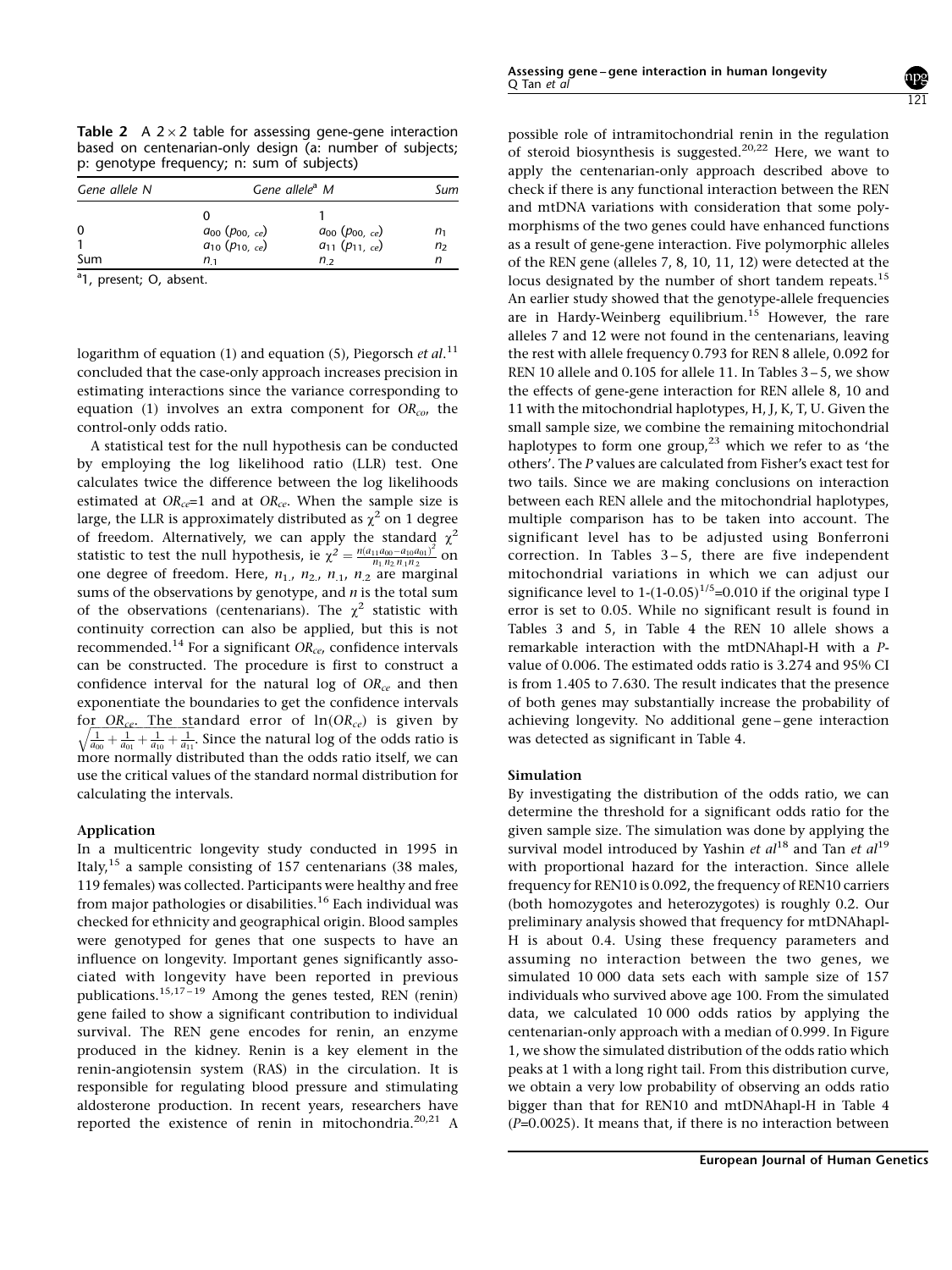| Genes         | REN8<br>Present | REN8<br>Absent | OR                    | nа    | 95% CI          |
|---------------|-----------------|----------------|-----------------------|-------|-----------------|
| н             | 63              |                | 0.966                 | 1.000 | $0.209 - 4.466$ |
|               | 19              |                | 0.870                 | 1.000 | $0.099 - 7.630$ |
| Κ             |                 |                | 0.447                 | 1.000 | $0.049 - 4.037$ |
|               | 13              |                | 0.569                 | 0.487 | $0.064 - 5.098$ |
| U             |                 |                | 0.895                 | 1.000 | $0.104 - 7.722$ |
| <b>Others</b> | 28              |                |                       |       |                 |
| Sum total     | 150             |                | Total sample size=157 |       |                 |

<span id="page-3-0"></span>Table 3 REN8 and mtDNAhaplotype interactions from Italian Centenarian data

<sup>a</sup>P is calculated from Fisher's two-tail exact test.



Figure 1 Simulated distribution of centernarian-only odds ratio when assuming no gene-gene interaction. 10 000 samples were simulated each with sample size of 157 individuals. The median is 0.999, probability of observing an odds ratio larger than 3.274 is 0.0025.

the two genes, the probability of having an odds ratio bigger than 3.274 is extremely low.

#### **Discussion**

The application of the centenarian-only approach has detected significant interaction between REN gene allele 10 and the mitochondrial haplotype H, which could favour longevity. Both genes had been reported to exhibit no effect on survival alone.<sup>[17](#page-4-0),[19](#page-5-0)</sup> However, carriers of the two genes have a significantly increased probability of achieving a long life. As specified in the method section, the model makes sense only when our primary interest is in assessing genegene interaction. No effect of the gene alone can be estimated by this approach. Although it is limited to interaction only, this non-traditional method has certain advantages that are unmatchable by conventional case-control studies. Since the centenarian-only approach does not require controls, crucial issues in the choice of an appropriate control group, which

European Journal of Human Genetics

have complicated case-control studies, are avoided.<sup>[12](#page-4-0)</sup> This is important since improper choice of the controls could lead to spurious conclusions that distort the study. In addition, this approach attains greater precision in estimating interactions than the traditional case-control design. $11,24$  $11,24$ 

However, there are important assumptions that underlie the application of the model. First, before applying this method, one has to make sure that the genes in question are not in linkage disequilibrium. Second, the event associated with gene-gene interaction should be rare. The study of longevity fulfils this assumption since longevity is by definition always a rare event. It was estimated that there were only about 44 centenarians per million population in the developed countries in the year  $1990.<sup>25</sup>$  $1990.<sup>25</sup>$  $1990.<sup>25</sup>$  Although the number is increasing very rapidly, $^{26}$  $^{26}$  $^{26}$  according to the United Nations' prediction, in the year 2050 centenarians will make up only about 1% of the total population of Japan, which has the highest percentage of centenarians in the world.

Since the model only captures gene-gene interactions, additive effect of the genes can't be measured using this approach. This means that the traditional case-control study can't be replaced by this method when one needs to assess both the additive and non-additive effects on longevity for the genes concerned. However, the simple approach can be used as a powerful tool for screening purpose in finding important genes that work together interactively in modulating individual survival.

We must point out that, as in other association studies, the case-only approach also runs into difficulties in a situation where linkage disequilibrium exists. The detected interaction could be due to the fact that one or both of the markers are in linkage disequilibrium with the causal genes. In addition, the choice of subject in the centenarian-only study should follow the usual rules of case selection for any case-control study. $27$ Despite these potential problems, the association approach can help to complement further work aimed at localising the specific gene loci. Since centenarians constitute the special part of the population representing successful ageing, the application of the centenarian-only approach in genetic studies on aging could help to screen important genes that contribute to human health and longevity.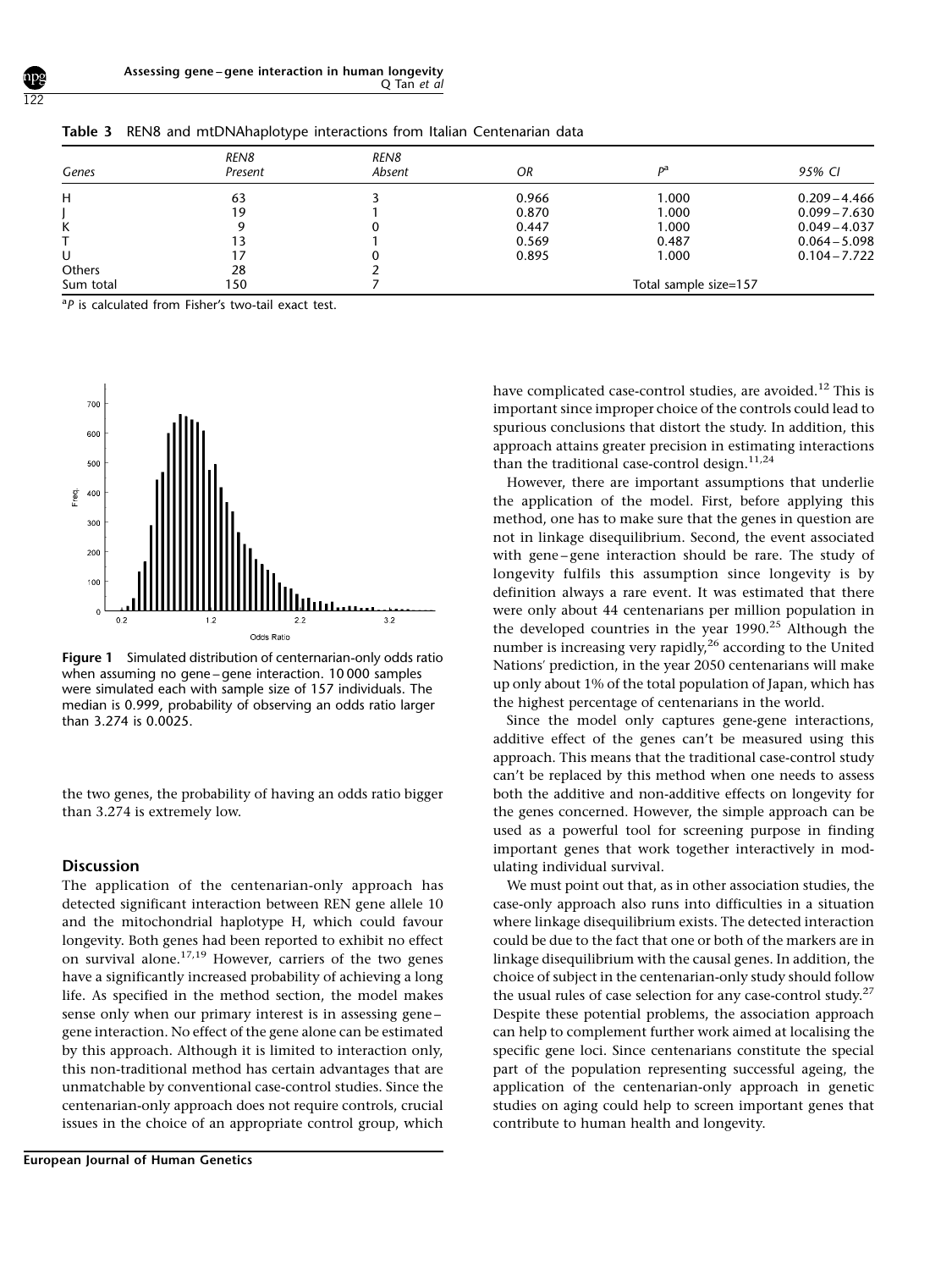| Genes     | REN10<br>Present | REN10<br>Absent | OR    | Dа                    | 95% CI          |
|-----------|------------------|-----------------|-------|-----------------------|-----------------|
| н         | 19               | 47              | 3.274 | 0.006                 | $1.405 - 7.630$ |
|           |                  |                 | 0.753 | 1.000                 | $0.205 - 2.763$ |
| Κ         |                  |                 | 1.280 | 0.672                 | $0.252 - 6.509$ |
|           |                  |                 | 0.316 | 0.469                 | $0.040 - 2.518$ |
| U         |                  | 16              | 0.250 | 0.201                 | $0.032 - 1.966$ |
| Others    |                  | 28              |       |                       |                 |
| Sum total | 29               | 128             |       | Total sample size=157 |                 |

<span id="page-4-0"></span>Table 4 REN10 and mtDNAhaplotype interactions from Italian Centenarian data

<sup>a</sup>P is calculated from Fisher's two-tail exact test.

Table 5 REN11 and mtDNAhaplotype interactions from Italian Centenarian data

| Genes     | REN11<br>Present | REN11<br>Absent | OR                    | nа    | 95% CI          |
|-----------|------------------|-----------------|-----------------------|-------|-----------------|
| н         |                  |                 | 0.561                 | 0.215 | $0.237 - 1.325$ |
|           |                  | 18              | 0.453                 | 0.373 | $0.099 - 2.070$ |
| Κ         |                  |                 | 1.280                 | 0.672 | $0.252 - 6.509$ |
|           |                  |                 | 1.227                 | 0.724 | $0.320 - 4.713$ |
| U         |                  |                 | 2.014                 | 0.316 | $0.649 - 6.247$ |
| Others    |                  | 23              |                       |       |                 |
| Sum total | 29               | 128             | Total sample size=157 |       |                 |

<sup>a</sup>P is calculated from Fisher's two-tail exact test.

#### Acknowledgments

Qihua Tan appreciates his communication with Dr Susan Clausmeyer and Professor Joer Peters at the Department of Pharmacology, University of Heidelberg. We also want to thank Dr Karl Brehmer for help in preparing this study.

#### References

- 1 McGue M, Vaupel JW, Holm N, Harvald B: Longevity is moderately heritable in a sample of Danish twins born 1870 -1880. J Gerontol 1993; 48: B237-B244.
- 2 Herskind AM, McGue M, Holm NV, Sorensen TI, Harvald B, Vaupel JW: The heritability of human longevity: a populationbased study of 2872 Danish twin pairs born 1870-1900. Hum Genet 1996; 97: 319-323.
- 3 Yashin AI, Iachine IA: Genetic analysis of durations, Correlated frailty model applied to survival Danish Twins. Genet Epidemiol  $1995: 12: 529 - 538.$
- 4 Wright, S: Evolution and the Genetics of Populations. Vol. 3: Experimental Results and Evolutionary Deductions. Chicago: The University of Chicago Press, 1977, pp 474-497.
- 5 De Benedictis G, Tan Q, Jeune B et al: Recent advances in human gene-longevity association studies. Mech Ageing Dev. 2001; 1:  $909 - 920.$
- 6 Schachter F, Faure-Delaneff L, Guenot F et al: Genetic associations with human longevity at the APOE and ACE loci. Nat Genet  $1994: 6: 29-32.$
- 7 Kervinen K, Savolainen MJ, Salokannel J et al: Apolipoprotein E and B polymorphisms-longevity factors assessed in nonagenarians. Atherosclerosis 1994;  $105: 89-95$ .
- 8 Louhija J, Miettinen HE, Kontula K, Tikkanen MJ, Miettinen TA, Tilvis RS: Aging and genetic variation of plasma apolipoproteins. Relative loss of the apolipoprotein E4 phenotype in centenarians. Arterioscler Thromb 1994; 14: 1084-1089.
- 9 Zhang JG, Ma YX, Wang CF et al: Apolipoprotein E and longevity among Han Chinese population. Mech Ageing Dev 1998; 104:  $159 - 167.$
- 10 Gerdes LU, Jeune B, Ranberg KA, Nybo H, Vaupel JW: Estimation of apolipoprotein E genotype-specific relative mortality risks from the distribution of genotypes in centenarians and middleaged men: apolipoprotein E gene is a "frailty gene," not a "Iongevity gene". Genet Epidemiol 2000; 19:  $202 - 210$ .
- 11 Piegorsch WW, Weinberg CR, Taylor JA: Non-hierarchical logistic models and case-only designs for assessing susceptibility in population-based case-control studies. Stat Med 1994; 13:  $153 - 162$ .
- 12 Khoury MJ, Flanders WD: Nontraditional epidemiologic approaches in the analysis of gene-environment interaction: casecontrol studies with no controls! Am J Epidemiol 1996; 144:  $207 - 213$ .
- 13 Yang Q, Khoury MJ, Sun F, Flanders WD: Case-only design to measure gene-gene interaction. Epidemiology 1999; 10: 167-170.
- 14 Fisher LD, Van Belle G: Biostatistics: A methodology for the health sciences. N.Y.: John-Wiley & Sons, 1993, pp 191-200.
- 15 De Benedictis G, Carotenuto L, Carrieri G et al: Gene/longevity association studies at four autosomal loci (REN, THO, PARP, SOD2). Eur J Hum Genet 1998; 6: 534-541.
- 16 Franceschi C, Motta L, Valensin S et al: Do men and women follow different trajectories to reach extreme longevity? Italian Multicenter Study on Centenarians (IMUSCE). Aging (Milano)  $2000: 12: 77 - 84.$
- 17 De Benedictis G, Rose G, Carrieri G et al: Mitochondrial DNA inherited variants are associated with successful aging and longevity in humans. FASEB J 1999; 13: 1532-1536.
- 18 Yashin AI, De Benedictis G, Vaupel JW et al: Genes and longevity: Lessons from studies on centenarians. J Gerontol 2000; 55:  $B1 - B10$ .